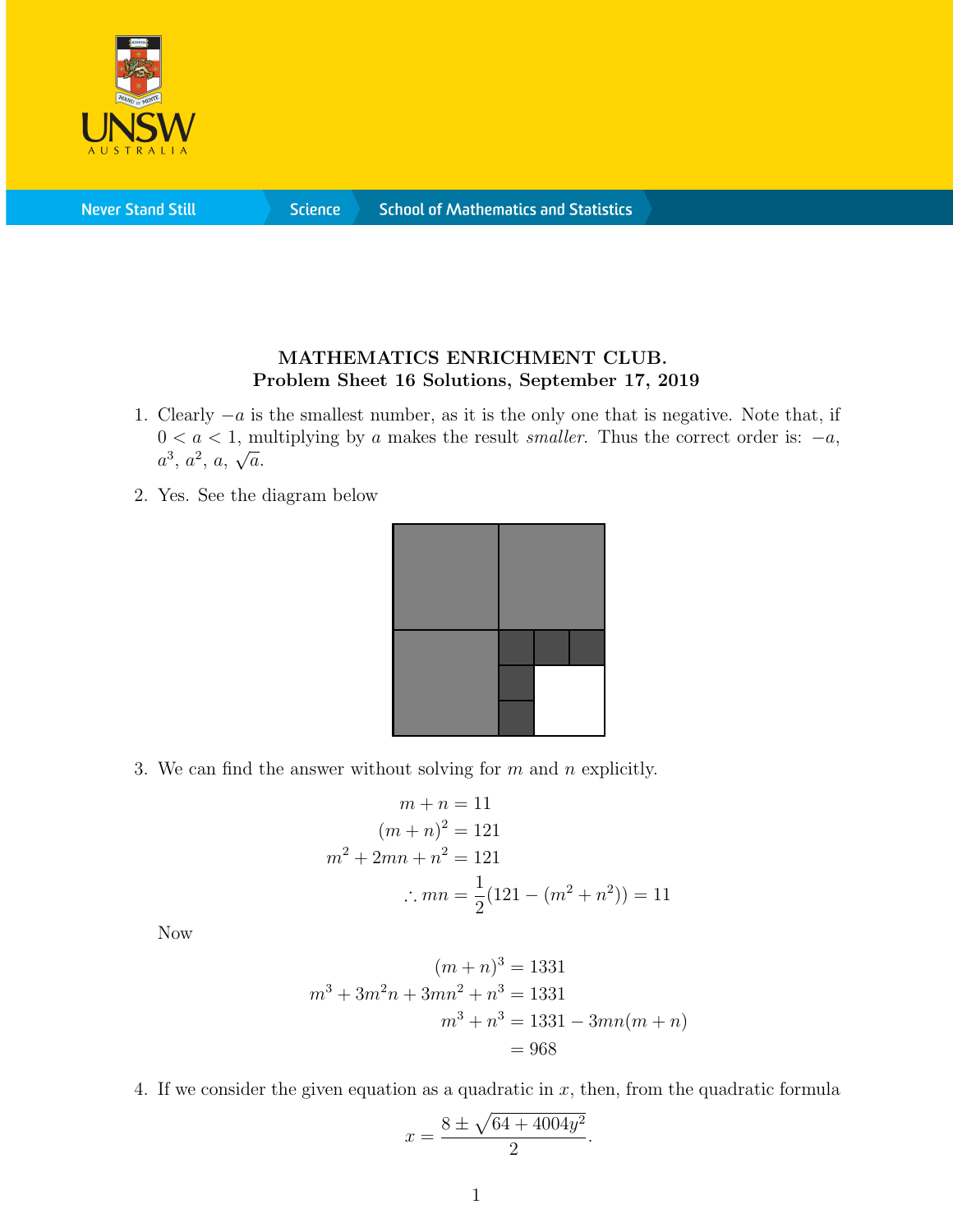Since  $x > 0$ , we can simplify this as

$$
x = \frac{8 + \sqrt{64 + 4004y^2}}{2}
$$

$$
= 4 + \sqrt{16 + 1001y^2}
$$

Note that if we use this formula, then  $x$  increases as  $y$  increases. Thus we want the smallest positive integer value of y that makes  $\Delta = 16 + 1001y^2$  a perfect square, and then  $x$  will also be a positive integer.

| Ч             |               | $\mathcal{X}$ |
|---------------|---------------|---------------|
|               | 1017          |               |
| $\mathcal{D}$ | 4020          |               |
| 3             | $9025 = 95^2$ | 99            |

Thus the smallest value of  $x + y$  is 102.

5. There is a simple algorithm for writing a number in another base, which I will use here. For the first step, we write the number using integer division (that is, in quotient and remainder form) with the given base. In the second step, we repeat this process with the quotient from the previous line. We continue in this fashion until we get a quotient of zero. Then the number is represented in the new base by the remainders written in reverse order.

$$
2000 = -1000 \times (-2) + 0
$$
  
\n
$$
-1000 = 500 \times (-2) + 0
$$
  
\n
$$
500 = -250 \times (-2) + 0
$$
  
\n
$$
-250 = 125 \times (-2) + 0
$$
  
\n
$$
125 = -62 \times (-2) + 1
$$
  
\n
$$
-62 = 31 \times (-2) + 0
$$
  
\n
$$
31 = -15 \times (-2) + 1
$$
  
\n
$$
-15 = 8 \times (-2) + 1
$$
  
\n
$$
8 = -4 \times (-2) + 0
$$
  
\n
$$
-4 = 2 \times (-2) + 0
$$
  
\n
$$
2 = -1 \times (-2) + 0
$$
  
\n
$$
-1 = 1 \times (-2) + 1
$$
  
\n
$$
1 = 0 \times (-2) + 1
$$

So we can see that  $2000 = (1100011010000)_{-2}$ .

If you want to double-check that this algorithm also works when we use negative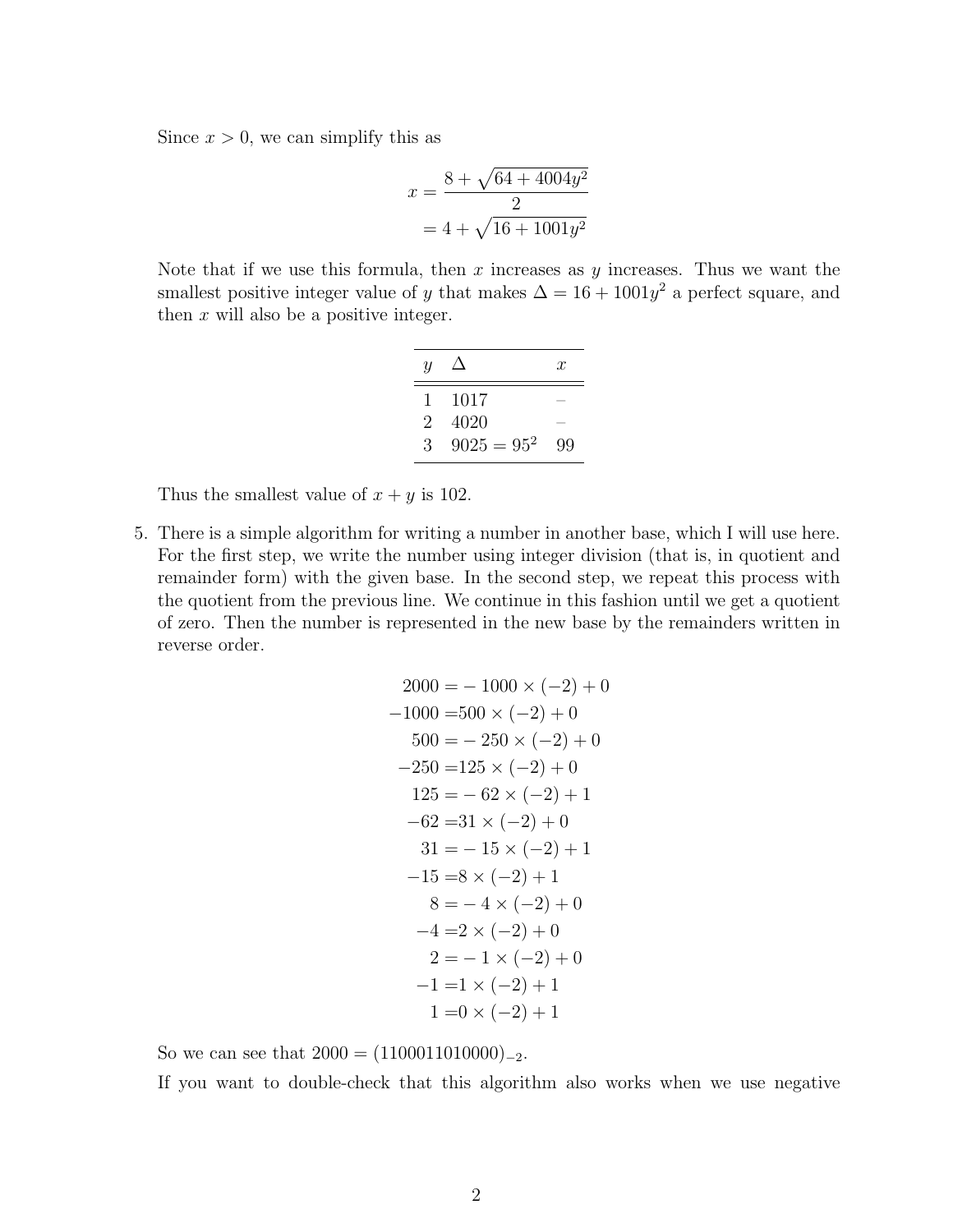$\mu$ numbers,<sup>[1](#page-2-0)</sup> then

$$
(-2)^{12} + (-2)^{11} + (-2)^7 + (-2)^6 + (-2)^4 = 4096 - 2048 - 128 + 64 + 16
$$
  
= 2048 - 64 + 16  
= 2000

Thus there are 5 non-zero digits.

6. Let the lengths of the sides be a, b, and c, where  $a < b < c$ .



Firstly, note that  $a \neq 2$ . Since b and c are distinct primes,  $c \geq b + 2$ , which would make the triangle degenerate or impossible if  $a = 2$ .

Similarly, if  $a = 3$ , then by the triangle in equality, b and c are twin primes. However, after testing the values of some small twin primes, we find that the perimeter is not prime.

So let's consider  $a = 5$ . We soon find that  $a = 5$ ,  $b = 7$  and  $c = 11$  works. Thus the smallest perimeter is 23.

## Senior Questions

1. We need  $k$  and  $n$  such that,

$$
2^{k+1} + \ldots + 2^{k+10} = 1 + 2 + \ldots + n
$$

Now the LHS is a geometric series, and the RHS is an arithmetic series. This simplifies to  $2^{k+2}(2^{10}-1) = n(n+1)$ , which holds for  $n = 2^{10}-1$  and  $k = 8$ .

2. Let

$$
a_n = \sqrt[n]{\frac{(2n)!}{n!n^n}}.
$$

If we take the natural log on both sides of the above equation, then

$$
\ln(a_n) = \frac{1}{n} \left( \ln \left( \frac{(n+1) \times (n+2) \times \ldots \times (n+n)}{n^n} \right) \right)
$$
  
= 
$$
\frac{1}{n} \left( \ln \left( \frac{n+1}{n} \right) + \ln \left( \frac{n+2}{n} \right) + \ldots + \ln \left( \frac{n+n}{n} \right) \right)
$$
  
= 
$$
\sum_{k=1}^n \frac{1}{n} \ln \left( 1 + \frac{k}{n} \right).
$$

<span id="page-2-0"></span><sup>&</sup>lt;sup>1</sup>I learned this algorithm in the context of a positive base, so I must admit that I was slightly sceptical about whether it would work with negative integers. However, it seems that it does, as long as we allow negative quotients (but positive remainders) in the algorithm.